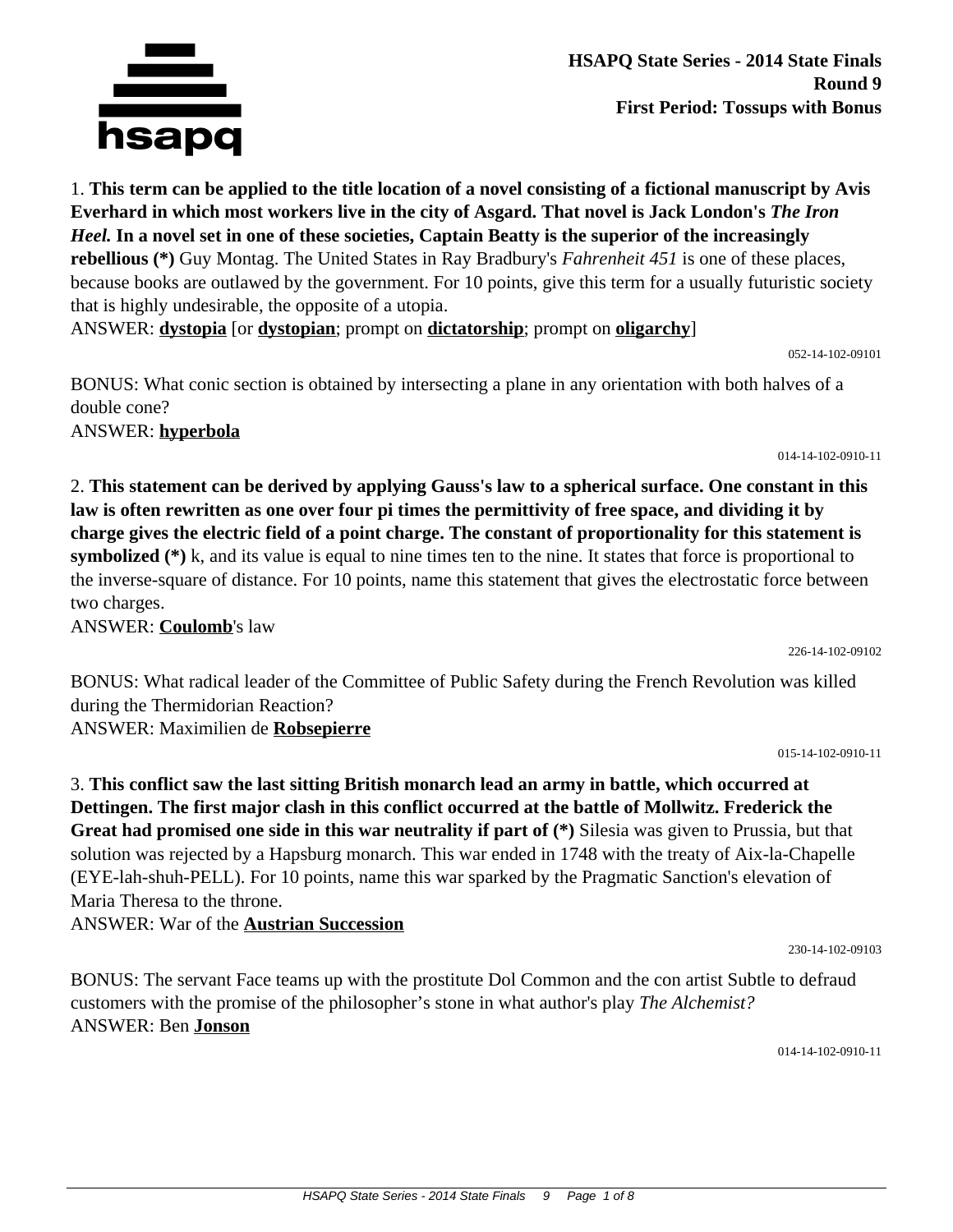4. **In a play by this man, the title character uses Bajazeth (BAH-juh-zeth) as a footstool and woos Zenocrate (zee-NAH-kruh-tay). This playwright wrote a prologue spoken by Machiavel in a play where the title character has his servant Ithamore deliver poisoned porridge to his daughter Abigail's convent. This author of (\*)** *Tamburlaine the Great* wrote an influential play about a scholar who sells his soul to Mephistophilis. For 10 points, name this Elizabethan playwright of *The Jew of Malta* and *Doctor Faustus.*

ANSWER: Christopher **Marlowe**

BONUS: What lauded college football coach's team lost a 2013 game when Chris Davis ran a missed field goal attempt back for a touchdown at the end of the Iron Bowl? ANSWER: Nicholas "Nick" **Saban**

052-14-102-0910-11

186-14-102-09104

## 5. **On New Year's Day 2014, this country's ex-spy chief Patrick Karegeya (cah-ruh-GAY-uh) was found dead in a Sandton hotel. Along with Uganda, this home of controversial "gacaca" (gah-CAH-cah) courts supplies recruits to a different country's M23 forces. In 2012, the United States cut off aid to this country for training rebels in the (\*)** Democratic Republic of the Congo. This country's president, Paul Kagame (kah-GAH-may), came to power after leading the RPF to victory against its Hutu people. For 10 points, name this African country where the Hutus targeted the Tutsi people in a 1994 genocide. ANSWER: **Rwanda**

BONUS: The firm of Shreve Lamb and Harmon originally designed what building, whose construction was supervised by Al Smith, to have a docking site for zeppelins? ANSWER: **Empire State Building**

015-14-102-0910-11

6. **Kenneth Spence worked within this theory, and wrote on "discrimination learning" in its framework. Edward Tolman developed a "purposive" form of this school of thought, which was extensively applied to learning by Clark Hull. A psychologist from this school conditioned (\*)** "Little Albert" to fear white rats, and another member of this school used operant conditioning to train pigeons to play table tennis. For 10 points, name this school to which John Watson and B.F. Skinner belonged, which denies the role of free will in its namesake phenomenon.

ANSWER: **behaviorism** [or **behaviorist** psychology, etc.]

BONUS: What city's Potala Palace was the home of the Dalai Lama before he fled to India? ANSWER: **Lhasa**

7. **This crop fed the most beautiful prostitutes of the U.K., according to Adam Smith's** *Wealth of Nations.* **Frederick the Great's planting of it gave an alternate name to the War of the Bavarian Succession. This crop of South American origin caused millions to flee on (\*)** "coffin ships" after the *Phytophthora infestans* (FEYE-tof-THOR-uh in-FES-tanz) fungus afflicted it with blight in the 1840s. For 10 points, name this tuberous staple crop whose failure caused famine in Ireland. ANSWER: **potato**es [or *Solanum tuberosum*]

104-14-102-09107

BONUS: What silent-era actor and director created such films as *Modern Times* and *City Lights*? ANSWER: Charlie **Chaplin**

080-14-102-09105

014-14-102-0910-11

019-14-102-09106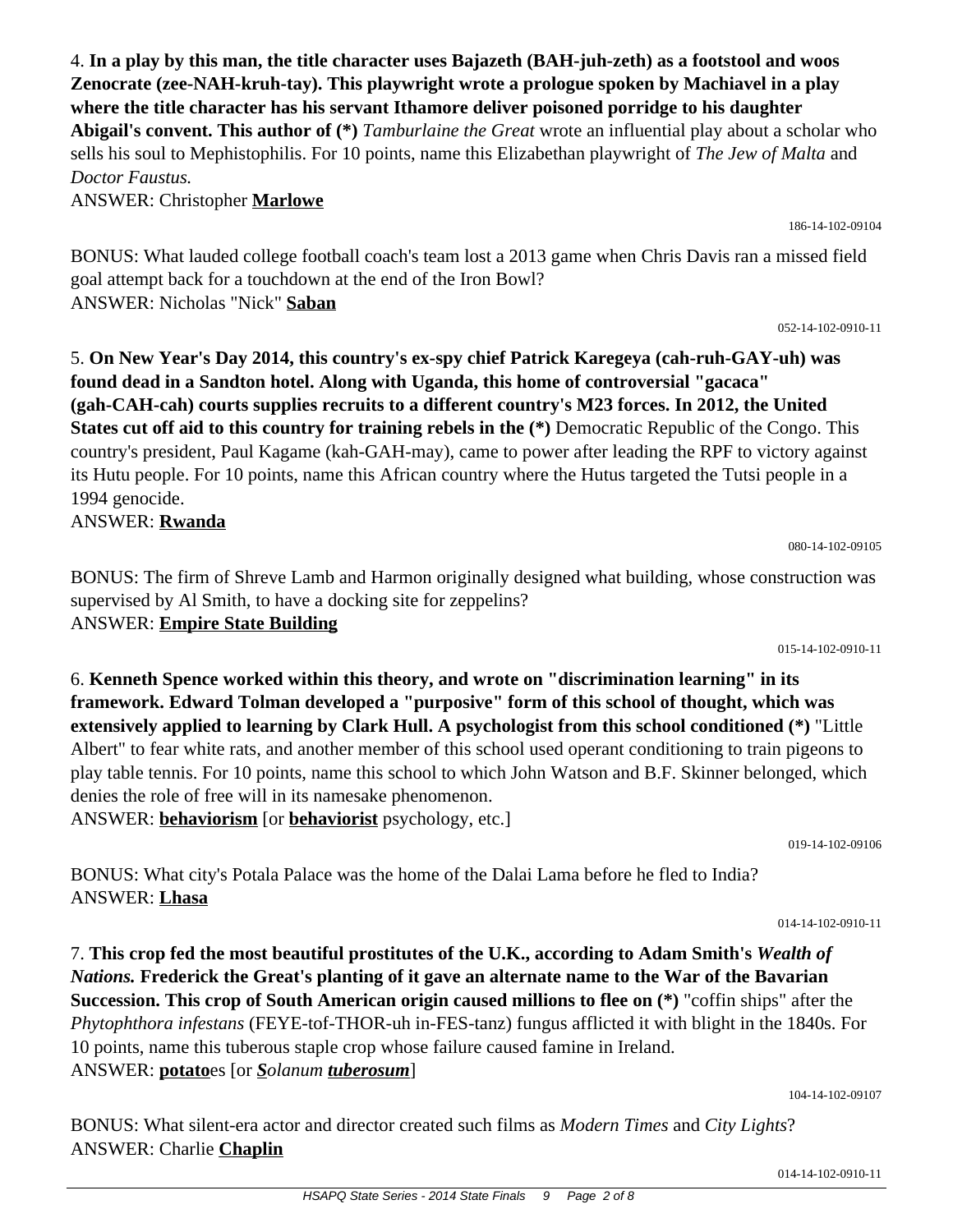8. **Irving Langmuir was the inspiration for a character created by this author, who invents a way to instantaneously harden mud to aid soldiers. This author provided his own illustrations for a novel in which the protagonist goes on a berserk killing rampage because he believes that everyone else alive is a robot. In his best-known novel, an (\*)** optometrist predicts exactly how he will die, since he's been jumping forwards and backwards through time ever since the fire-bombings of Dresden. For 10 points, name this author of *Cat's Cradle* and *Slaughterhouse-Five.* ANSWER: Kurt **Vonnegut**

190-14-102-09108

BONUS: One histidine and four pyrrole (PEER-ohl) nitrogens coordinate the iron at what protein's center? ANSWER: **hemoglobin** [or **Hb**]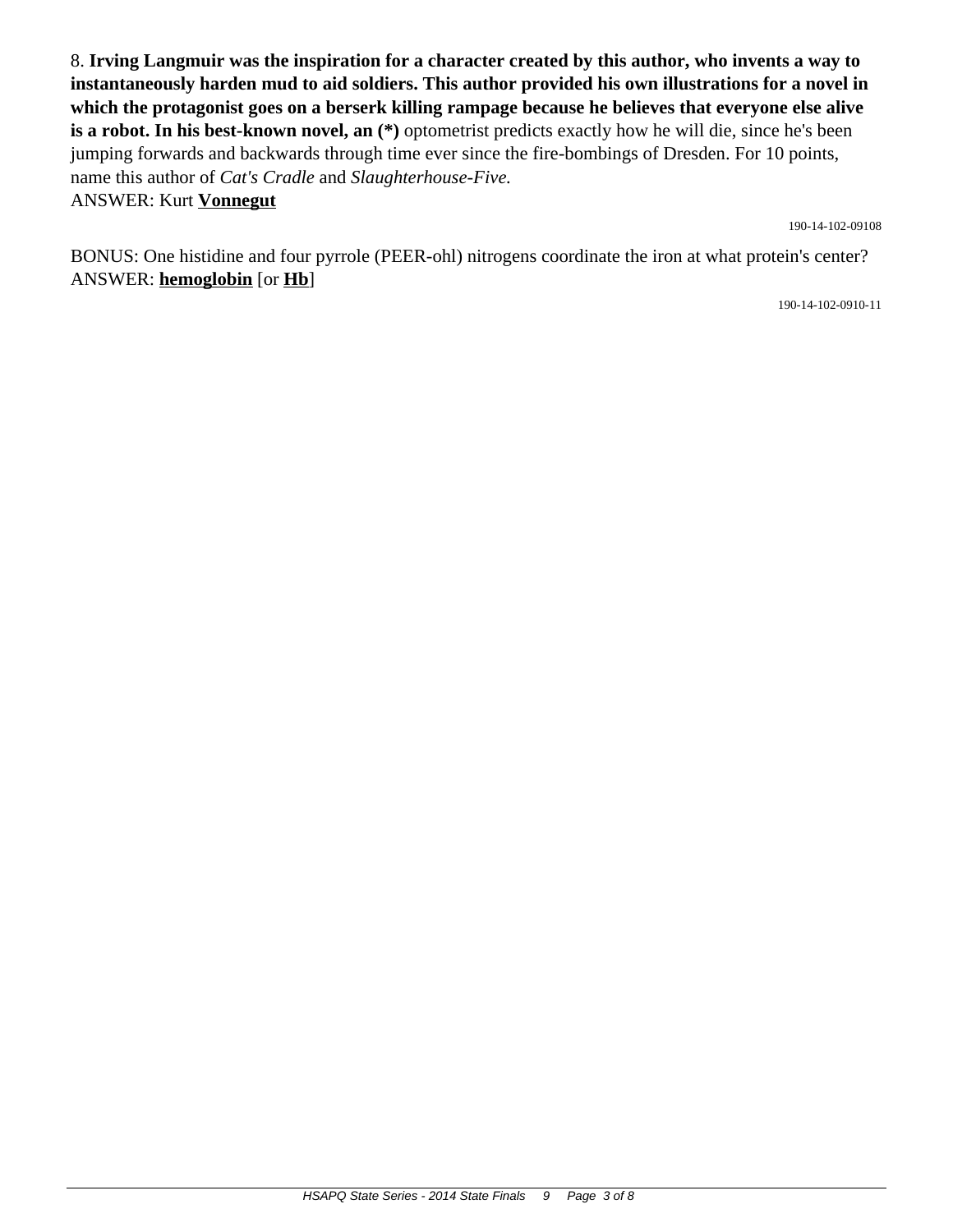## **SET A:**

1. BONUS: This is a calculation question. If you choose a number between 1 and 1000 inclusive, what is the probability that the number is divisible by 2 and 4 but not 8? ANSWER: **1/8** [or **0.125**; or **12.5%**]

ANSWER: **Joan of Arc** [or **Jeanne d'Arc**; or **Saint Joan**; prompt on partial answer]

3. BONUS: Name the organelle that has a type used to detoxify metabolites and a type with ribosomes on its surface.

ANSWER: **endoplasmic reticulum** [or **ER**]

4. BONUS: Which Pauline epistle, the longest, declares that "Death is the wages of sin?" ANSWER: Epistle to the **Romans**

1. BONUS: This is a 30-second calculation question. An isosceles trapezoid has one base 8 centimeters long and the other 14 centimeters long. If the other two sides are each 5 centimeters long, what is the area of the trapezoid? ANSWER: **44** square centimeters

**SET B:**

2. BONUS: What Swiss psychiatrist speculated about the existence of universal archetypes in what he called the "collective unconscious?" ANSWER: Carl **Jung**

3. BONUS: What astronomer names a constant describing the rate of expansion of the universe? ANSWER: Edwin **Hubble**

4. BONUS: "Die Lorelei" is a famous lyric by what German Romantic poet? ANSWER: Heinrich **Heine**

014-14-102-0910-12

190-14-102-0910-12 2. BONUS: What woman known as "The Maid of Orleans" was burned at the stake in 1431?

**NETTA**<br>hsapq



014-14-102-0910-12

003-14-102-0910-12

014-14-102-0910-12

014-14-102-0910-12

048-14-102-0910-12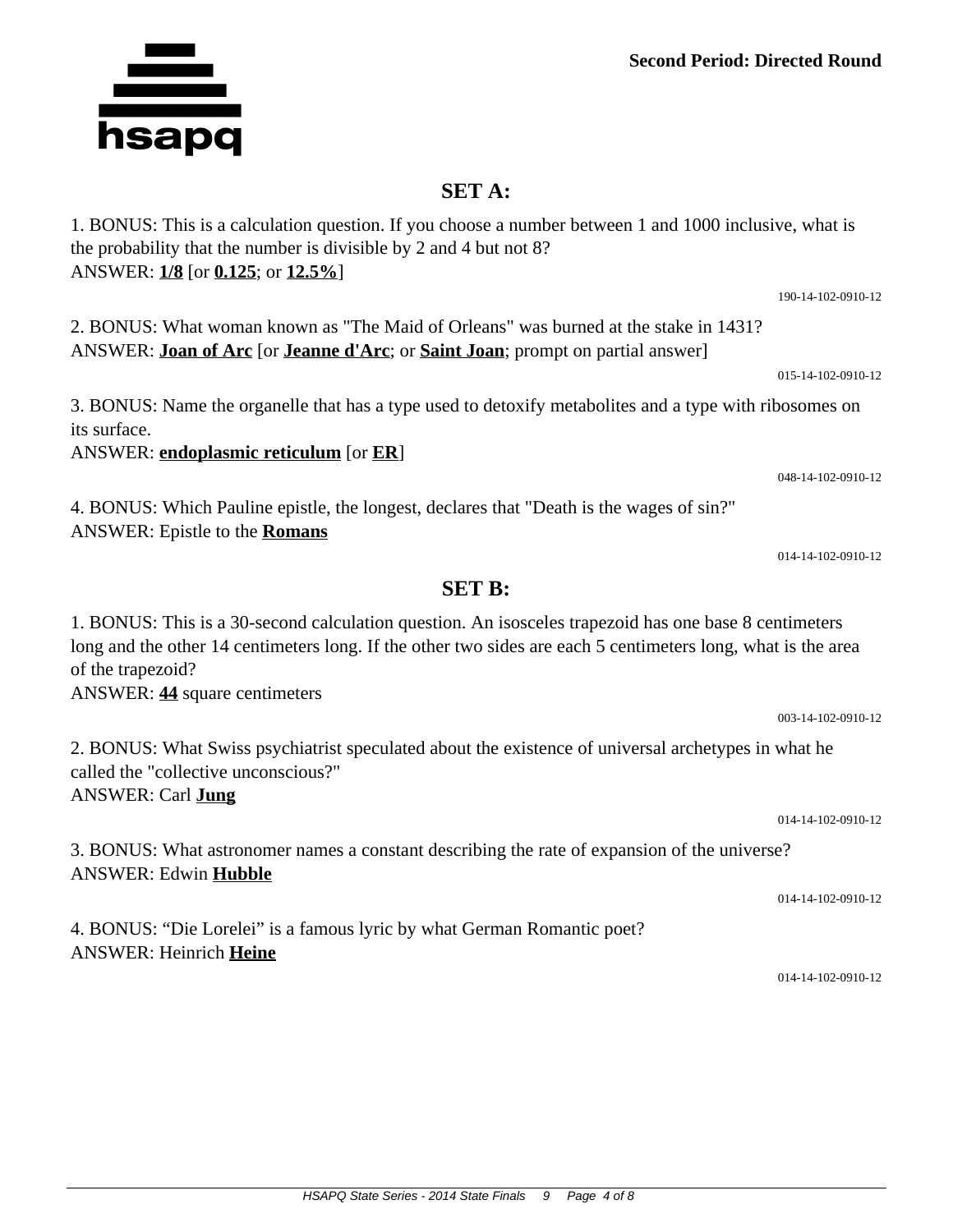9. **In a scene in this film, the protagonist is punched in the face by Mr. Welch, the husband of a teacher. In the last scene, the main character finds a copy of** *The Adventures of Tom Sawyer.* **The protagonist of this film is excited to discover his daughter (\*)** Zuzu's petals in his pocket, which means that he is back in Bedford Falls and not the hellish Pottersville. In this movie, Clarence Odbody is an angel who wants to obtain his "wings." For 10 points, name this Frank Capra film about George Bailey, a man who wishes he had never been born. ANSWER: *It's a Wonderful Life*

052-14-102-09109

BONUS: What assassin was lurking in a Book Depository when he wounded Governor John Connally? ANSWER: Lee Harvey **Oswald**

052-14-102-0910-11

10. **This five-word question titles a children's book illustrated by Svein Nyhus. According to ethologists, correct answers to this question include a rattling noise known as "gekkering," a "trisyllabic greeting warble," and a "ululating siren-like shriek." Less scientific answers posited for this question include (\*)** "Ring-ding-ding-ding-dingeringeding," "Wa-pa-pa-pa-pa-pa-pow," and "Joff-tchoff- tchoff-tchoffo-tchoffo-tchoff." For 10 points, what is this question about animal vocalization which introduces the chorus of a 2013 YouTube hit from satirical electronic band Ylvis (ILL-viss)? ANSWER: "**What does the fox say?**"

019-14-102-09110

BONUS: J. Robert Oppenheimer was a part of what secret U.S. government project that developed the atomic bomb during World War II? ANSWER: **Manhattan** Project

015-14-102-0910-11

11. **The value for the glass transition in polymers is often found using a differential scanning variety of these devices. A sample is placed in a combustion crucible and ignited in the most common type of these devices found in labs, the bomb. A simple example of these devices can be created by nesting two (\*)** styrofoam cups and capping them with a lid that has two holes, for a thermometer and stirrer. For 10 points, identify these devices that are used to measure the heat of a reaction and heat capacity of materials.

ANSWER: **calorimeter**s

BONUS: What principle states that electrons are added to lower energy levels before being added to higher ones?

ANSWER: **Aufbau** principle [or the **build**ing-**up** principle]

048-14-102-0910-11

066-14-102-09111

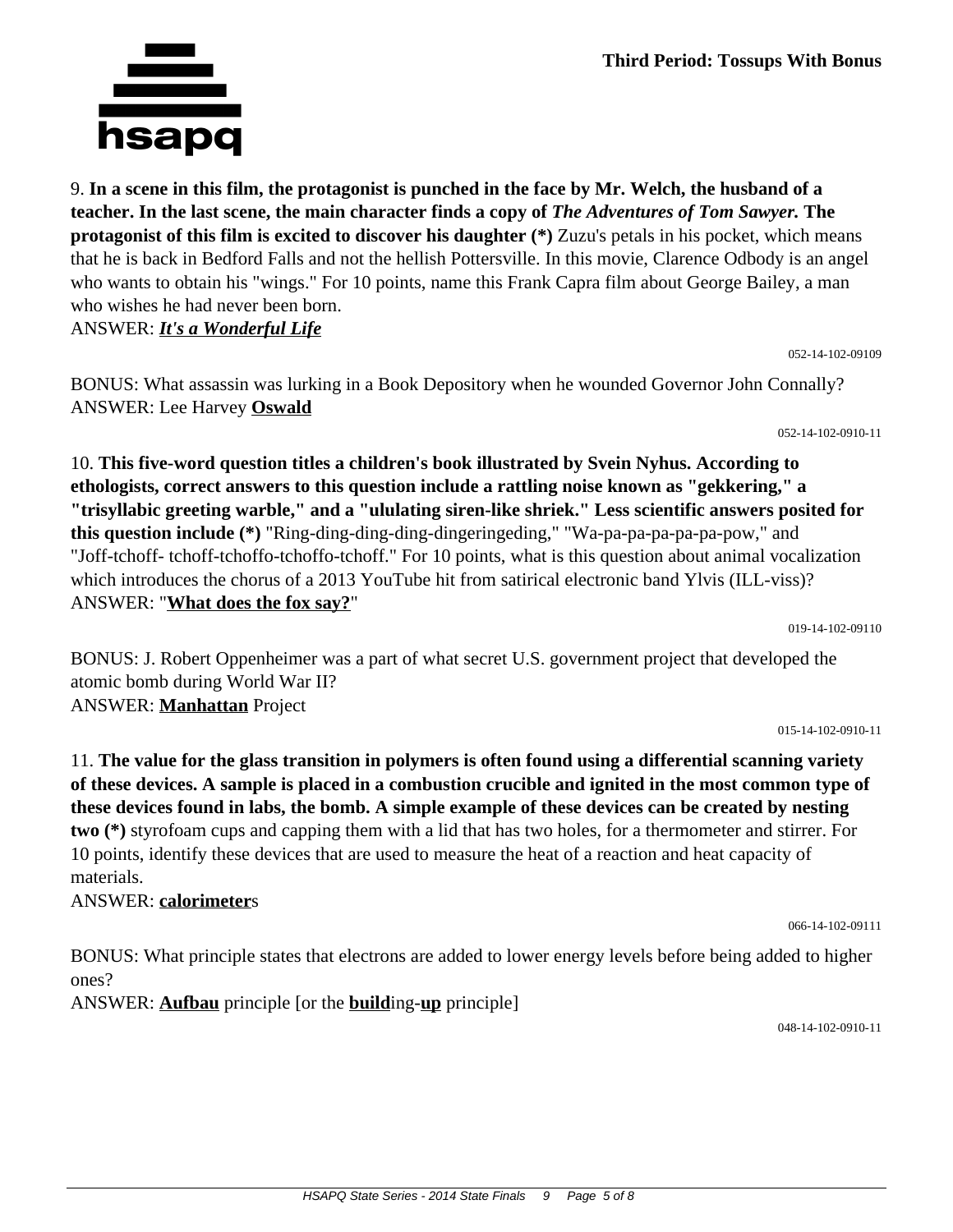12. **In the Cori cycle, this compound is formed in the liver. GLUT1 transports it into cells. This pyranose (PIE-rah-nose) is phosphorylated by hexokinase in the first step of the EMP pathway. Maltose consists of two monomers of it. This compound, which has only equatorial hydroxyl groups in its** (\*) cyclic form, is modified to make the monomer of chitin (KITE-in). Glycogen acts as storage for this compound. Insulin responds to high blood levels of it. This compound is metabolized into two pyruvates, producing 2 ATP and 2 NADH, during glycolysis. For 10 points, name this six-carbon sugar. ANSWER: **glucose** [or **dextrose**; or **C 6–H 12–O 6**]

[10 What creator of the Incandenza family, who left his novel *The Pale King* unfinished when he committed suicide in 2008, wrote *Infinite Jest?* ANSWER: David Foster **Wallace**

13. **Dennis Macdonald holds that the story of this man is an imitation of the episode in which Odysseus defeats the suitors. In John 18, this character is called by the word "lestes," (LESS-teez) meaning "bandit" or "revolutionary." In Mark and Luke, he is said to have been involved in the (\*)** riot against the plan to plant Roman standards on the Temple Mount, and in Matthew, he is simply called a "notorious prisoner." The chant of a crowd to "give us" this man is the origin of the "Jewish deicide" (DAY-uh-side) belief. For 10 points, name this criminal released instead of Jesus. ANSWER: **Barabbas**

BONUS: What college basketball coach won a national championship with Kentucky in 2012? ANSWER: John **Calipari**

14. **This document mandated that all foreign relations be conducted under the "Model Treaty," a template for bilateral agreements that focused on free trade and defined lists of contraband. This document created an executive body called the (\*)** Committee of the States, and the government organized under it passed the Northwest Ordinance. The 1787 Shays Rebellion highlighted the weakness in this document. For 10 points, name this ineffectual early U.S. governing charter that was abolished in the Constitutional Convention.

ANSWER: **Articles of Confederation** and Perpetual Union

BONUS: The phrase "with up so floating many bells down" follows the first line of "anyone lived in a pretty how town," by what poet? ANSWER: E. E. **Cummings**

15. **A large population of albino people lives on this lake's largest island, Ukerewe (OO-kay-RAY-way) Island. The Winam Gulf of this lake is the site of Homa Bay and the port city of Kisumu (kiss-OO-moo). James Ogwang brought South American weevils to combat this lake's problem with the invasive (\*)** water hyacinth. This lake receives the Kagera (kah-GAIR-uh) River to its west, and is the source of the White Nile. For 10 points, name this East African lake that is the second largest freshwater lake in the world and the largest overall in Africa. ANSWER: Lake **Victoria**

023-14-102-09115

015-14-102-0910-11

019-14-102-09113

014-14-102-0910-11

190-14-102-09112

064-14-102-09114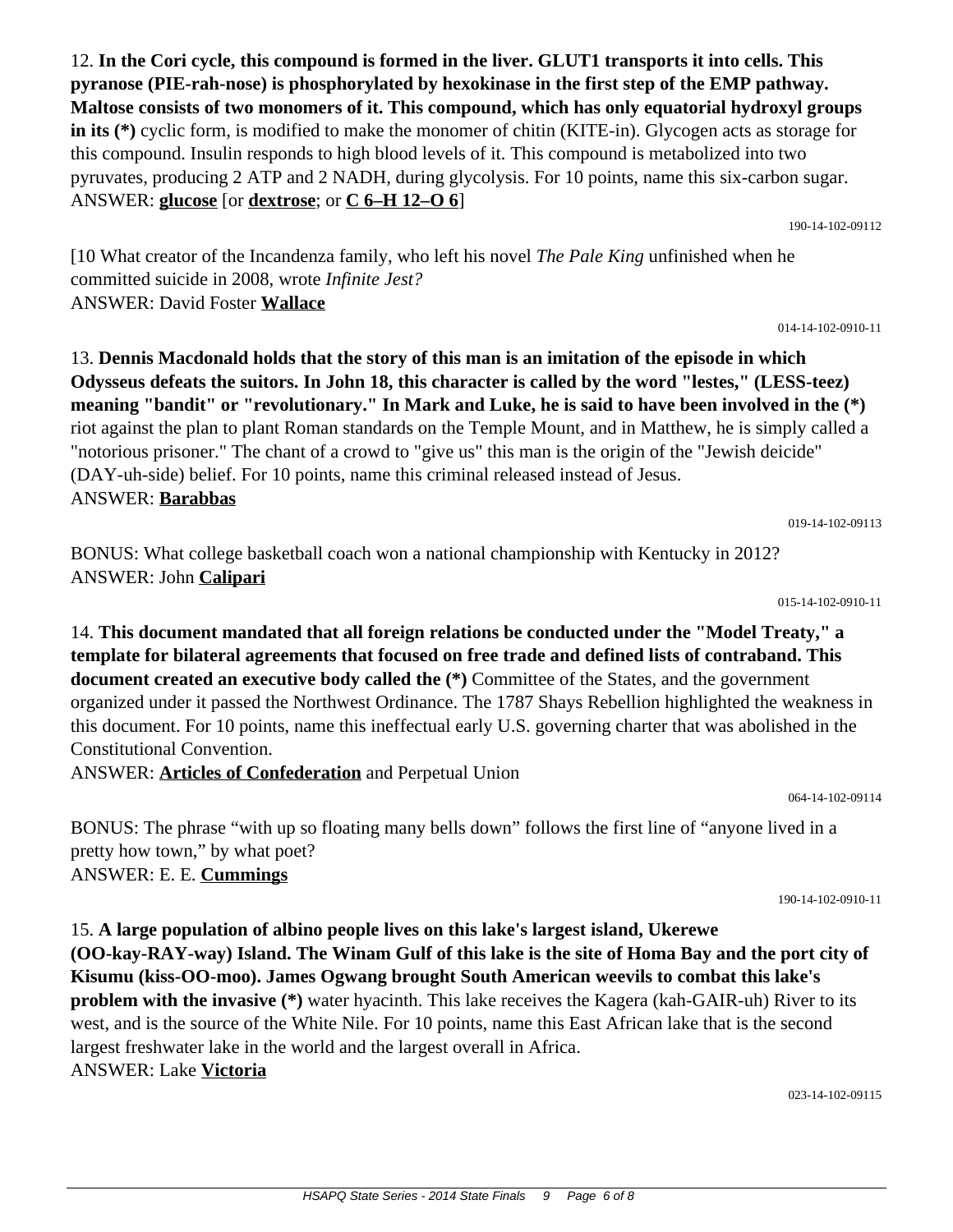BONUS: In what Nathaniel Hawthorne short story does the title character see his wife Faith at a Witches' Sabbath?

ANSWER: "**Young Goodman Brown**"

014-14-102-0910-11

16. **During this battle, the Ninth Corps took three hours to get across the Lower Bridge, which was subsequently called the Burnside Bridge. This battle was shortly preceded by both the Battle of South Mountain and Stonewall Jackson's capture of Harpers Ferry. The outcome of this battle allowed for the issuing of the (\*)** Emancipation Proclamation and stopped the advance of the Confederate army into Maryland. For 10 points, name this 1862 Civil War battle that was a Union victory and the single bloodiest day of the war.

ANSWER: Battle of **Antietam** [or Battle of **Sharpsburg**]

023-14-102-09116

BONUS: This is a 20-second calculation question. What number is in the top-left corner of the inverse of the matrix whose first row is [4 5] and whose second row is [2 3]? ANSWER: **1.5** [or **3/2**; or **1 ½**]